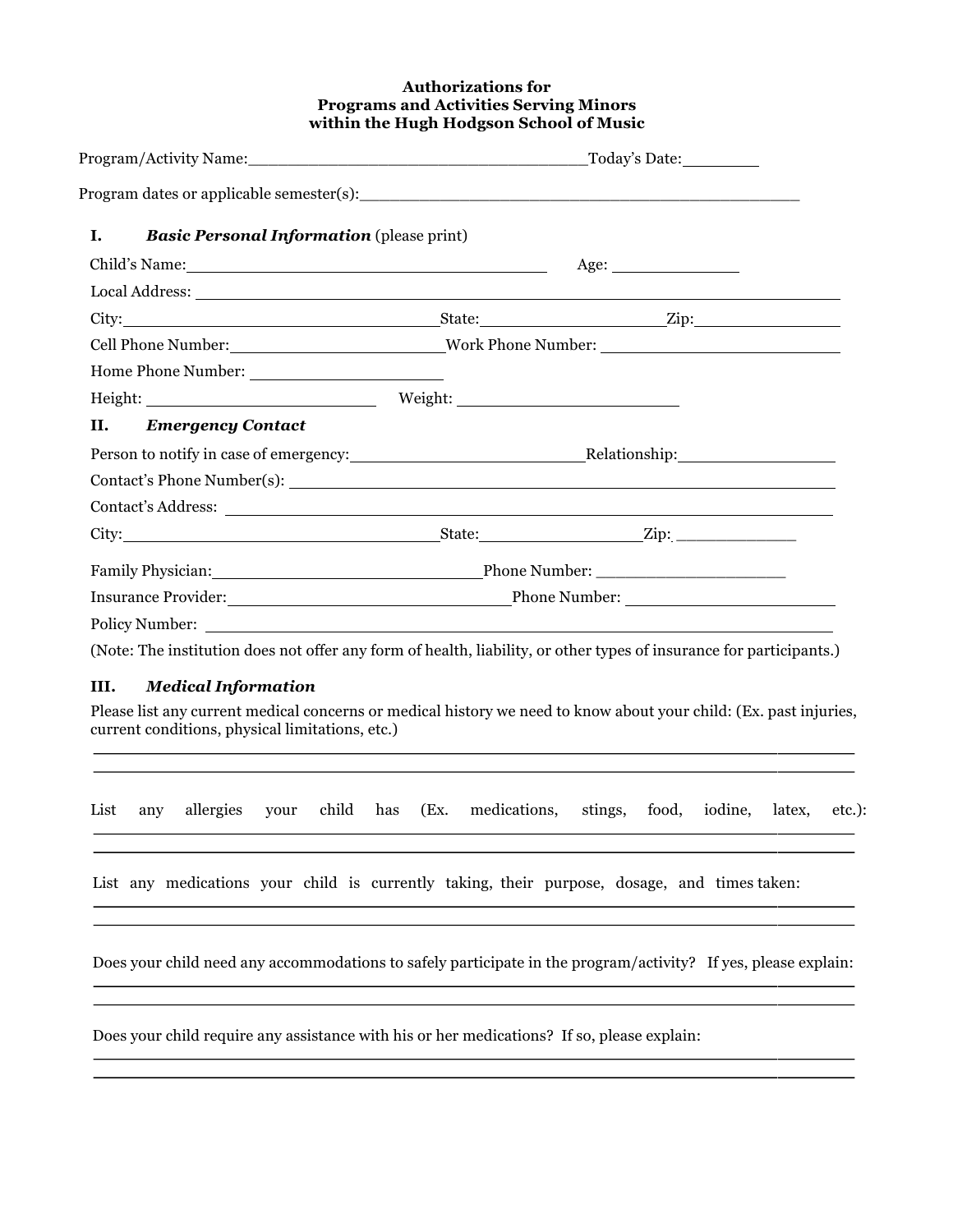## **IV.** *Authorization for Medical Care*

**☐**I understand that my child is voluntarily participating in a University of Georgia program/activity. By signing this form I hereby acknowledge that all information is accurate and current, that any activity restrictions, allergies, and medications are listed on this form, and to the best of my knowledge, my child is capable of participating safely in the program/activity. I acknowledge that my failure to disclose relevant information may result in harm to my child and/or others during this program/activity. I agree to notify the program/activity of any changes in my child's mental, physical, or medical condition before the program/activity begins.

**☐**I understand that the University of Georgia does NOT provide medical insurance for my child and that I

should consult my child's physician before allowing my child to participate in this program/activity. In the case of accident or illness, I hereby authorize the program/activity staff to administer or seek medical treatment for my child, as they see fit, including routine first aid care or emergency medical treatment. I hold harmless and agree to indemnify the program/activity, the University of Georgia, and the Board of Regents from any claims, causes of action, damages, and/or liabilities arising out of or resulting from said medical treatment. I acknowledge that I am solely responsible for any hospital or other costs arising out of any bodily injury or property damage sustained through my child's participation in such voluntary program/activity.

**\*\*\*\*\*\*\*\*\*\*\*\*\*\*\*\*\*\*\*\*\*\*\*\*\*\*\*\*\*\*\*\*\*\*\*\*\*\*\*\*\*\*\*\*\*\*\*\*\*\*\*\*\*\*\*\*\*\*\*\*\*\*\*\*\*\*\*\*\*\*\*\*\*\*\*\*\*\*\*\*\*\*\*\*\*\*\*\*\*\*\*\*\*\*\*\*\*\*\*\*\*\*\*\***

### **Participant Code of Conduct**

This Code of Conduct is to ensure the safety and well-being of all participants in a Program/Activity hosted at or by the University of Georgia Hugh Hodgson School of Music. It applies to all participants including minors and their parents/guardians.

Requirements:

- Respect and adhere to Program/Activity rules and guidelines including all those specific to this event or activity.
- Follow all instructions and directives given by Program/Activity Staff.
- Act in a courteous manner and treat participants, parents, volunteers, staff, and others with respect. Appropriate language and behavior are expected at all times.
- Uphold an individual's right to dignity by supporting an environment of inclusion which welcomes involvement of participants from all backgrounds.
- Obey University policies and local, state and federal laws.

Participants who fail to adhere to this Code of Conduct are subject to a range of disciplinary actions. When appropriate, immediate corrective action will be taken to ensure the safety and welfare of all participants. Failing to adhere to this Code of Conduct may subject participants to disciplinary action, up to and including removal from the Program/Activity and future Programs/Activities offered at the University of Georgia.

# *Parent/Guardian and Participant Acknowledgement and Agreement*

**☐**I understand that as a condition for participating in the Program/Activity I must comply with the

Program/Activity's rules and standards of conduct and follow all reasonable direction of the Program/Activity Staff. Failure to comply with the Program/Activity's rules and standards of conduct or failure to comply with the reasonable direction of Program/Activity Staff may result in my being dismissed from the Program/Activity and impact my ability to participate in future Programs/Activities.

**□**I understand that my child will be subject to the rules and standards of conduct of the Program/Activity and

the University System of Georgia. I further understand that my child's violation of the rules and standards of conduct or failure to comply with the reasonable direction of Program/Activity Staff may result in my child's dismissal from the Program/Activity. I accept responsibility for all costs associated with removing my child from the Program/Activity, including but not limited to transportation costs to return my child home. I understand that dismissed Participants are not eligible for a refund of any fees or expenses and may not be eligible to participate in future Program/Activities.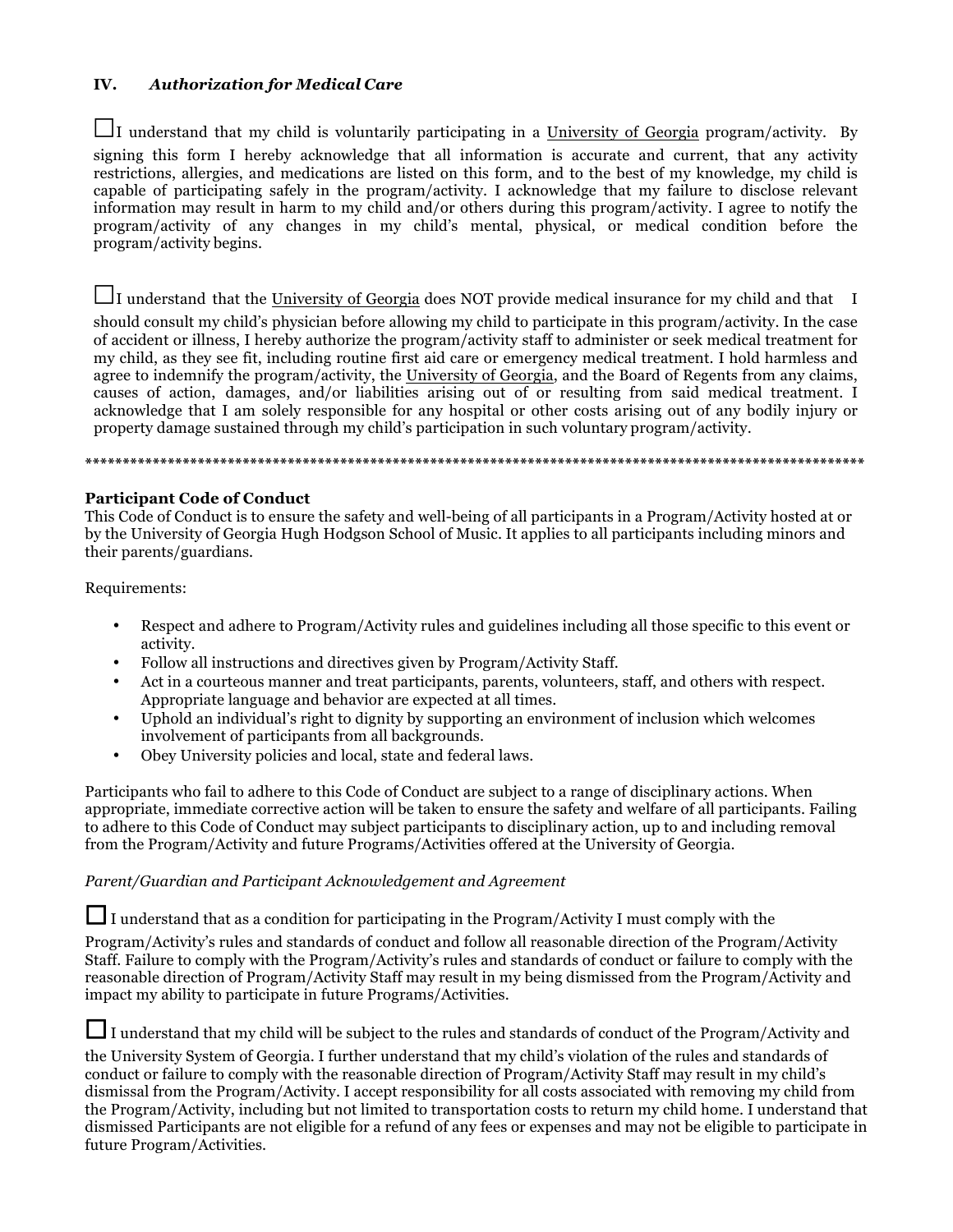#### **Pick-up Authorization**

Please select the appropriate authorization below:

#### **.** *Authorized Pick Up*

Please list any individual who is authorized to pick up your child, including yourself. Each authorized person must be at least 16 years of age. *The above-named child will not be permitted to leave the program/activity with anyone who is not listed below or alone.* Authorized individuals *must pick up the child in person from inside the building* and may be requested to show identification to program/activity staff. Children will not be released out of the building without being escorted by an adult guardian or to persons who fail to provide acceptable identification uponrequest.

**☐**I authorize the following responsible persons to pick up my child from the program/activity (attach additional pages as needed):

| Authorized Person | <b>Phone Number</b> | Relationship to Child |
|-------------------|---------------------|-----------------------|
|                   |                     |                       |
|                   |                     |                       |
|                   |                     |                       |
|                   |                     |                       |

Please note that children must be picked up by designated times. If an authorized adult is unable to be reached, program/activity members will contact the local police department as a last resort to take your child home. If you are not at home, your child will be released to the Division of Family and Children Services.

### **II.** *Authorized Dismissal*

**☐**My child is at least 16 years of age and will be responsible for his/her own transportation to and from the program. My child may sign himself/herself out at the end of the program/activity.

Parent/Guardian Name:

Parent/Guardian Signature: \_\_\_\_\_\_\_\_\_\_\_\_\_\_\_\_\_\_\_\_\_\_\_\_\_\_\_\_\_\_\_\_\_\_\_\_\_\_Date: \_\_\_\_\_\_\_\_\_\_\_\_\_\_

CONTINUE TO NEXT PAGE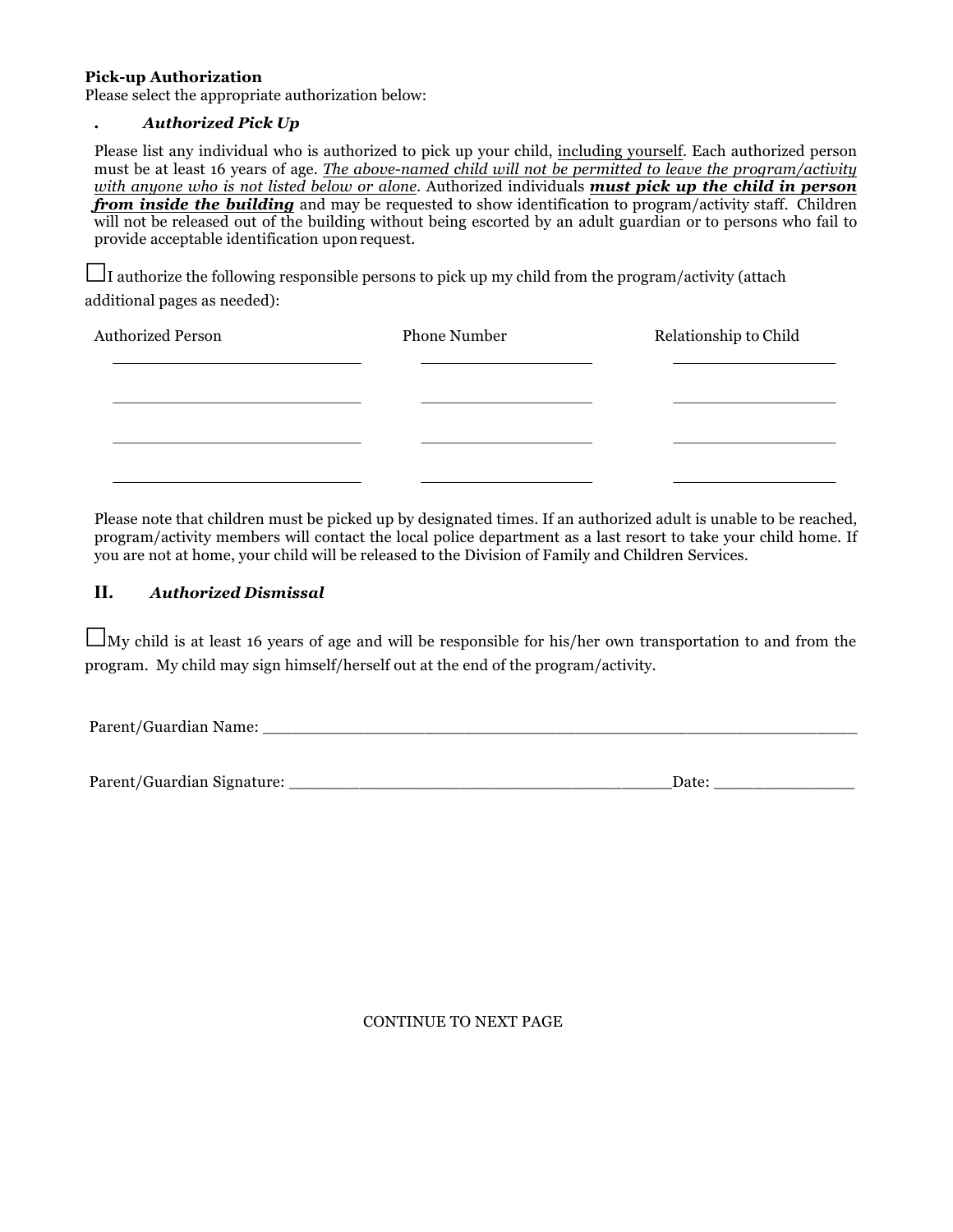## **RELEASE, WAIVER OF LIABILITY, AND COVENANT NOT TO SUE**

I (Name) \_\_\_\_\_\_\_\_\_\_\_\_\_\_\_\_\_\_\_\_\_\_\_\_\_\_\_\_\_\_\_\_\_, the parent or legal guardian of the Participant, (Name) which consider the sole consideration, the sufficiency of which is hereby acknowledged, of the right to participate in the event or program described as Program/Activity Name (the Program), do hereby agree to the following relating to the Program.

I fully and voluntarily consent to my child's participation in the Program. I hereby acknowledge my awareness that participation in the Program may expose me/my child(ren) to risk of property damage, bodily or personal injury. Participation could include certain activities such as: engaging in online or streaming services and programming, singing, outdoor activities, lifting, crossing streets, parking lots and intersections. I understand that the risks that I/my child may encounter include, but are not limited to: internet or phone disruption or distortion, technical failure, loss of data, unauthorized access of personal information, interruption of the session by unauthorized persons, and other associated risks of using the internet and third party websites and apps, transportation accidents, injury from falls, injury in inclement weather, bumps, bruises, cuts and abrasions, muscle strains and sprains, and exposure to contagious diseases which may cause property damage, bodily or personal injury, or death, as well as other risks that may not be foreseeable. I knowingly and freely assume any and all such risks.

In exchange for being allowed to participate in the Program, I hereby release and forever discharge and agree to indemnify the University of Georgia the Board of Regents of the University System of Georgia, its members individually and their officers, agents and employees from any and all claims, demands, rights, expenses, actions, and causes of action, of whatever kind, arising from or by reason of any personal injury, bodily injury, property damage, or the consequences thereof, whether foreseeable or not, resulting from or in any way connected with my participation in the Program. I further covenant and agree that for the consideration stated above, I will hold forever harmless and will not take legal action against the University of Georgia, the Board of Regents of the University System of Georgia, its members individually, and their officers, agents, and employees for any claim for damages arising or growing out of my participation in this activity whether caused by negligence or otherwise.

I understand that the acceptance of this Release, Waiver of Liability, and Covenant not to sue shall not constitute a waiver, in whole or part, of sovereign immunity by said Board, its members, officers, agents, and employees.

I understand that as a state agency, the University of Georgia is exempt from licensing by the Georgia Department of Early Care and Learning for minors programs.

I certify that I understand and have read the above carefully before signing. I acknowledge and represent that I freely and voluntarily sign this Agreement, and that it is my express intent that this Agreement shall contractually bind my heirs, executors, administrators, and assigns, and my child's heirs, executors, administrators, and assigns, as well as myself and my child.

Parent/Guardian Name:

Parent/Guardian Signature: Date: